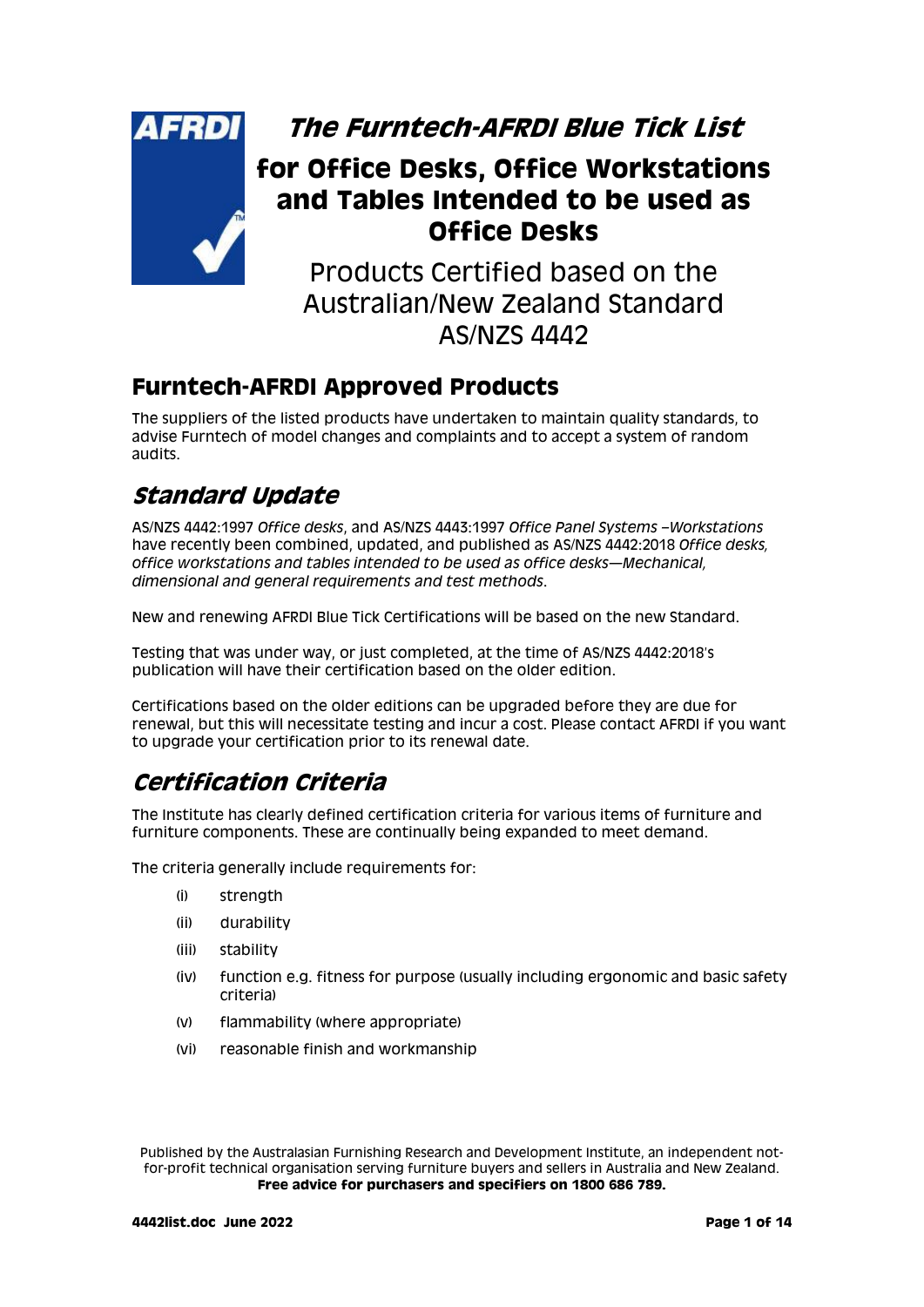Published by the Australasian Furnishing Research and Development Institute an independent notfor-profit technical organisation serving furniture buyers and sellers in Australia and New Zealand. **Free advice for purchasers and specifiers on 1800 686 789.**

The performance criteria adopted for Certification are usually based on Australian and New Zealand standards, or AFRDI standards, or – where these are not available or relevant – on other well recognised standards, such as British, CEN, BIFMA or ASTM, for example. In some instances where none of these exist, we may develop a set of customised requirements. Whichever route to certification is taken each of the requirements listed above must be met to our satisfaction.

#### **Blue Tick Approved Products**

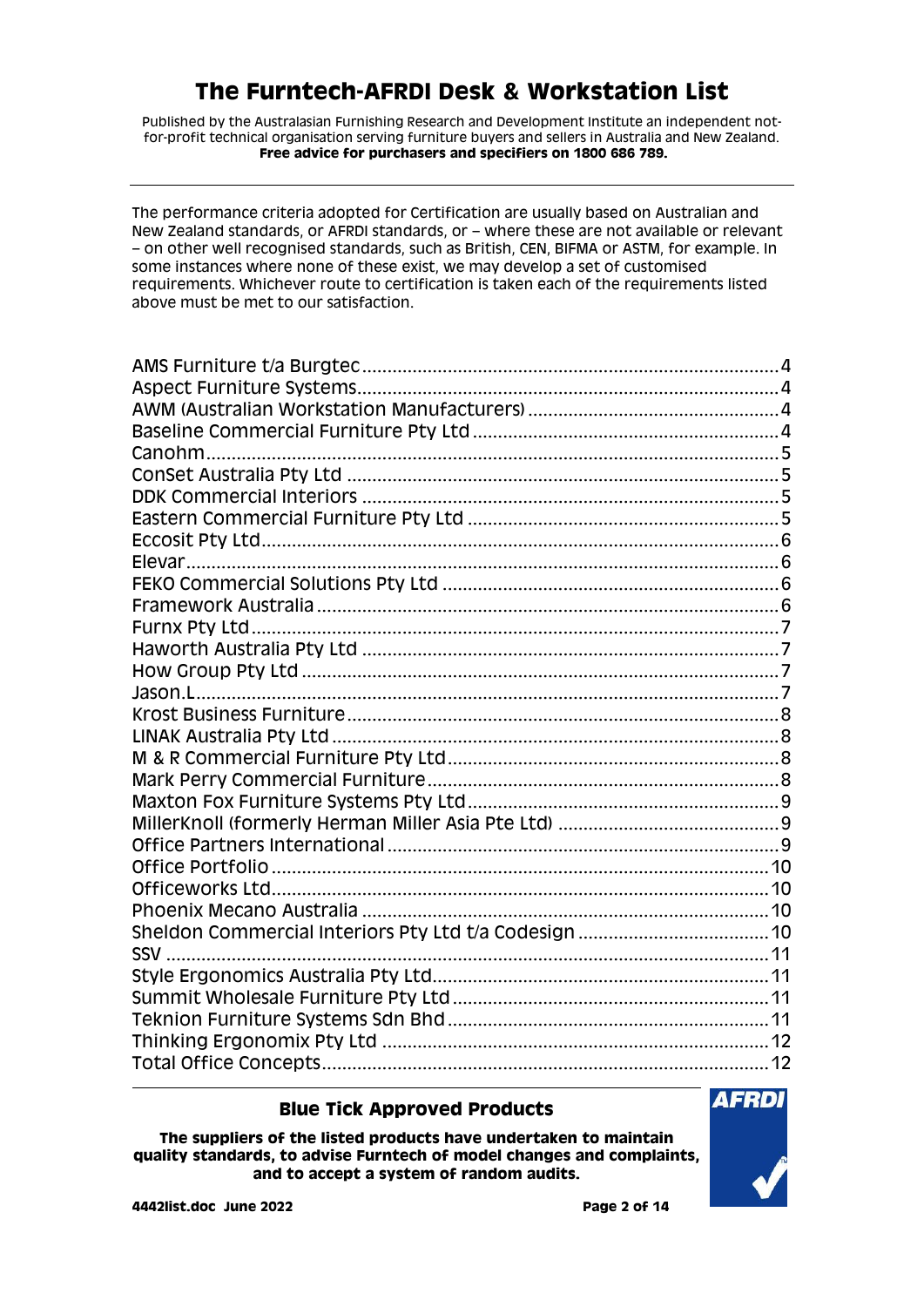Published by the Australasian Furnishing Research and Development Institute an independent notfor-profit technical organisation serving furniture buyers and sellers in Australia and New Zealand. **Free advice for purchasers and specifiers on 1800 686 789.**

#### **Blue Tick Approved Products**

**The suppliers of the listed products have undertaken to maintain quality standards, to advise Furntech of model changes and complaints, and to accept a system of random audits.**

**4442list.doc June 2022 Page 3 of 14**

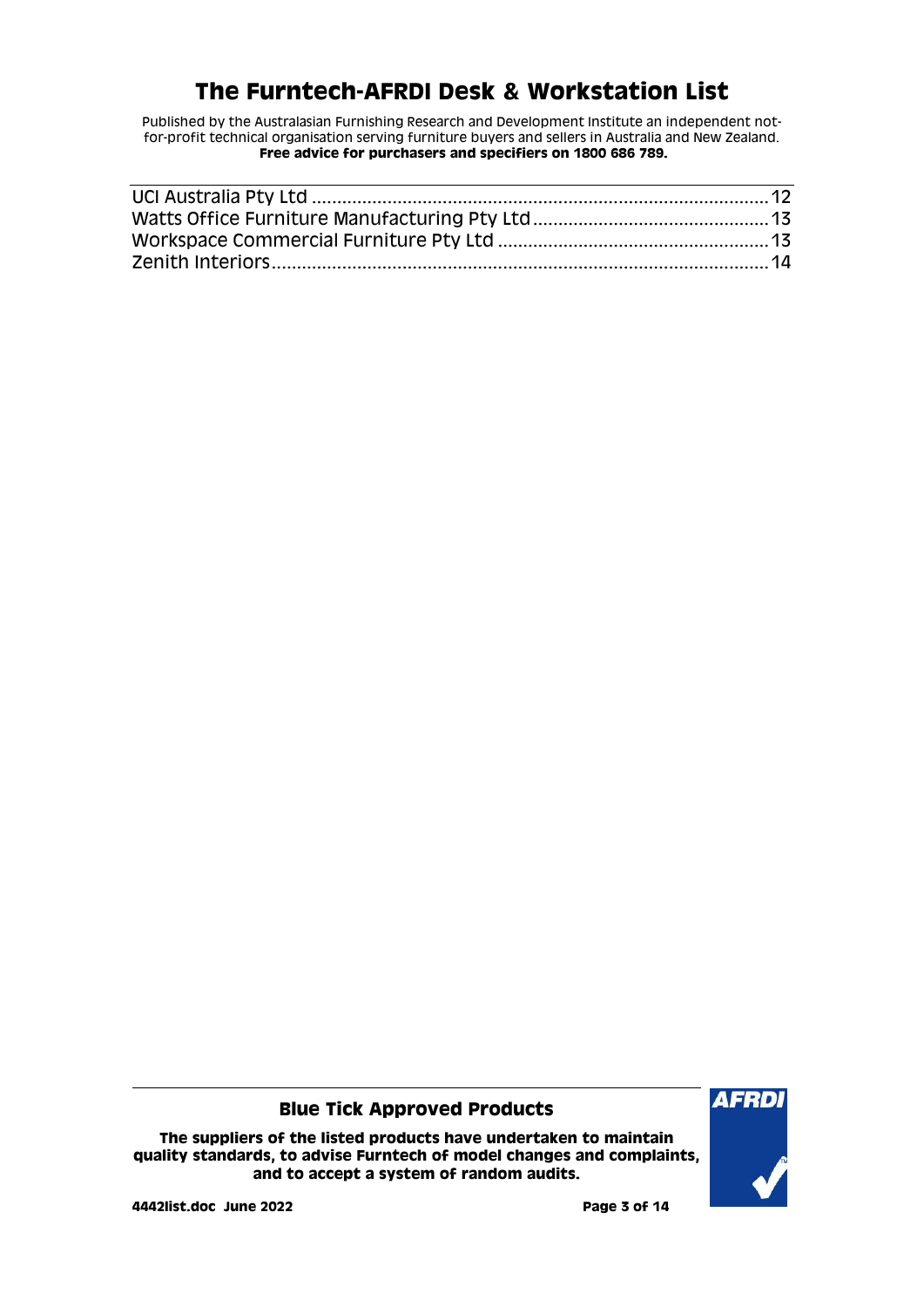Published by the Australasian Furnishing Research and Development Institute an independent notfor-profit technical organisation serving furniture buyers and sellers in Australia and New Zealand. **Free advice for purchasers and specifiers on 1800 686 789.**

<span id="page-3-2"></span><span id="page-3-1"></span><span id="page-3-0"></span>

| <i>AMS Furniture t/a Burgtec</i>                  |                                                                        |                                               |               |
|---------------------------------------------------|------------------------------------------------------------------------|-----------------------------------------------|---------------|
| 1300 799 841<br>Phone:                            | Website: www.amsfurniture.com.au<br>Email:<br>nkennard@amsgroup.net.au |                                               |               |
| <b>Product</b>                                    |                                                                        | <b>Expiry Date of</b><br><b>Certification</b> | Reference No. |
| Strata Workstation                                | Certificate                                                            | 6/4/25                                        | 15923/1       |
| Aspect Furniture Systems                          |                                                                        |                                               |               |
| Phone: (02) 9929 2200                             | Website:                                                               |                                               |               |
|                                                   | Email:<br>andy@aspectfurniture.com                                     |                                               |               |
| <b>Product</b>                                    |                                                                        | <b>Expiry Date of</b><br><b>Certification</b> | Reference No. |
| Activate - Fixed Height -<br>Standalone Desk      | Certificate                                                            | 13/2/22                                       | 14651/1       |
| Activate B2B – Electric Sit-to<br>stand Desk      | Certificate                                                            | 13/6/22                                       | 14651/2       |
| Zurich 5 - Fixed Height -<br>Standalone Desk      | Certificate                                                            | 18/6/23                                       | 14671/1       |
| Zurich 5 B2B - Electric Sit-<br><b>Stand Desk</b> | Certificate                                                            | 18/6/23                                       | 14671/4       |
| AWM (Australian Workstation Manufacturers)        |                                                                        |                                               |               |
| Phone: (02) 9700 7403                             | Website: www.awm.net.au                                                |                                               |               |
|                                                   | Email:<br>sales@awm.net.au                                             |                                               |               |
| <b>Product</b>                                    |                                                                        | <b>Expiry Date of</b><br><b>Certification</b> | Reference No. |
| AWM Alto Electric Sit Stand                       | Certificate                                                            | 4/5/21                                        | 13792/1       |
| Baseline Commercial Furniture Pty Ltd             |                                                                        |                                               |               |
| Phone: 0452 218 778                               | Website: info@baselinecf.com.au                                        |                                               |               |
|                                                   | stuart@baselinecf.com.au<br>Email:                                     |                                               |               |
| <b>Product</b>                                    |                                                                        | <b>Expiry Date of</b><br>Certification        | Reference No. |
| Rondo Height Adjustable Desk                      | Certificate                                                            | 26/11/22                                      | 14923/3       |
| Flight Height Adjustable Desk                     | Certificate                                                            | 20/5/23                                       | 15336/1       |

<span id="page-3-3"></span>**Blue Tick Approved Products**

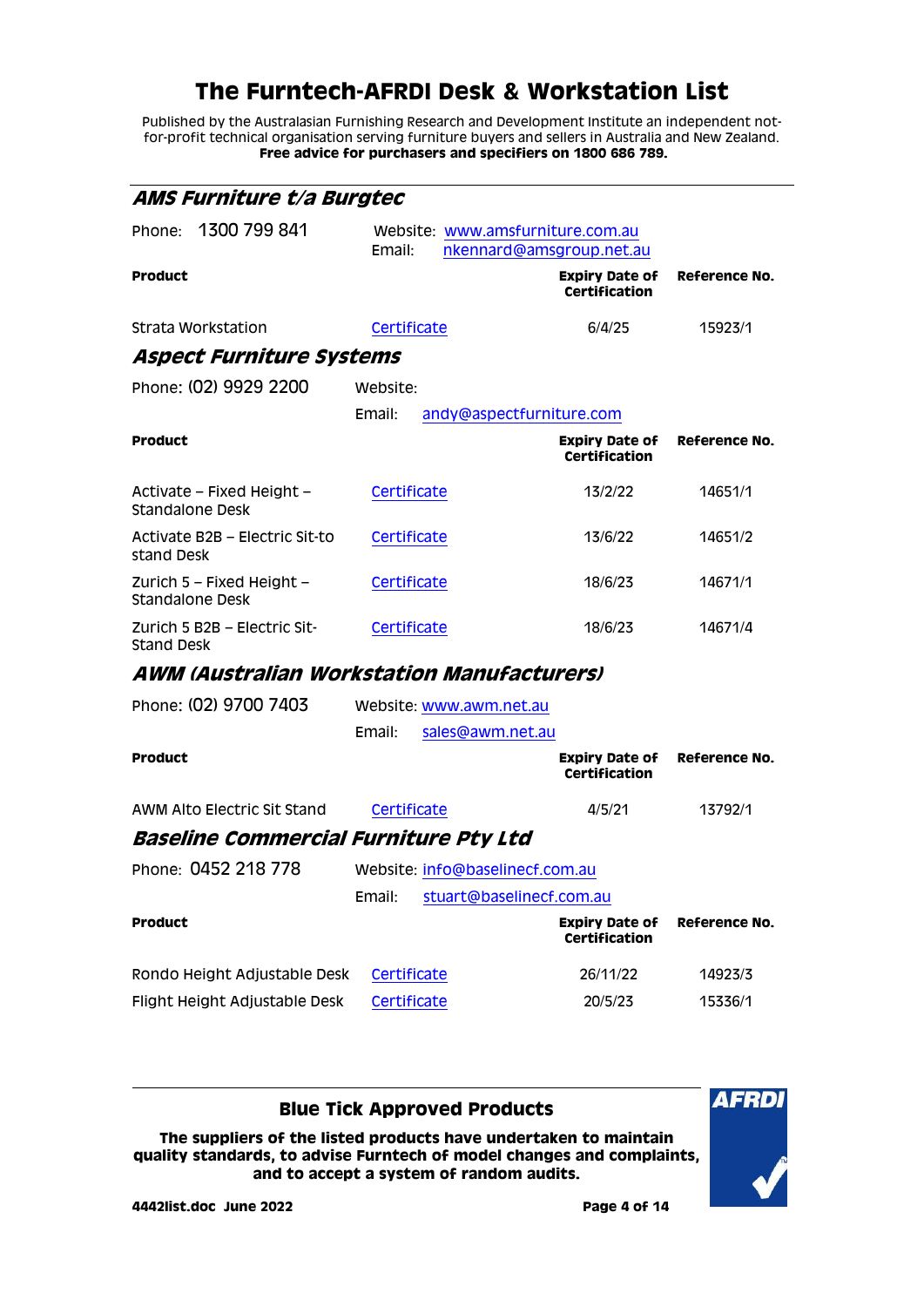Published by the Australasian Furnishing Research and Development Institute an independent notfor-profit technical organisation serving furniture buyers and sellers in Australia and New Zealand. **Free advice for purchasers and specifiers on 1800 686 789.**

<span id="page-4-2"></span><span id="page-4-1"></span><span id="page-4-0"></span>

| Canohm                                           |                                        |                                               |               |
|--------------------------------------------------|----------------------------------------|-----------------------------------------------|---------------|
| Phone: (03) 9644 7822                            | Website:                               |                                               |               |
|                                                  | Email:<br>johnb@canohm.com.au          |                                               |               |
| Product                                          |                                        | <b>Expiry Date of</b><br><b>Certification</b> | Reference No. |
| EED series                                       | Certificate                            | 9/9/23                                        | 15265/1       |
| Conset Australia Pty Ltd                         |                                        |                                               |               |
| Phone: (03) 9775 0425                            | Website                                |                                               |               |
|                                                  | Email:<br>david@consetaustralia.com.au |                                               |               |
| <b>Product</b>                                   |                                        | <b>Expiry Date of</b><br><b>Certification</b> | Reference No. |
| <b>CONSET 501-43</b>                             | Certificate                            | 28/6/20                                       | 13503/1       |
| <i><b>DDK Commercial Interiors</b></i>           |                                        |                                               |               |
| Phone: (03) 9385 5000                            | Website: www.ddk.com.au                |                                               |               |
|                                                  | Email:<br>Lisa.Pecenko@ddk.com.au      |                                               |               |
| <b>Product</b>                                   |                                        | <b>Expiry Date of</b><br>Certification        | Reference No. |
| Selectric 201 Electric Height<br>Adjustable Desk | Certificate                            | 8/12/24                                       | 15701/1       |
| Eastern Commercial Furniture Pty Ltd             |                                        |                                               |               |
| Phone: (03) 9818 5444                            | Website: www.ecf.com.au                |                                               |               |
|                                                  | Email:<br>info@ecf.com.au              |                                               |               |
| <b>Product</b>                                   |                                        | <b>Expiry Date of</b><br><b>Certification</b> | Reference No. |
| Shift Electric Sit/Stand 2 Leg<br><b>Desk</b>    | Certificate                            | 4/5/21                                        | 14411/1       |
| <b>Trilogy Workstation</b>                       | Certificate                            | 6/5/25                                        | 15406/1       |

#### <span id="page-4-3"></span>**Blue Tick Approved Products**

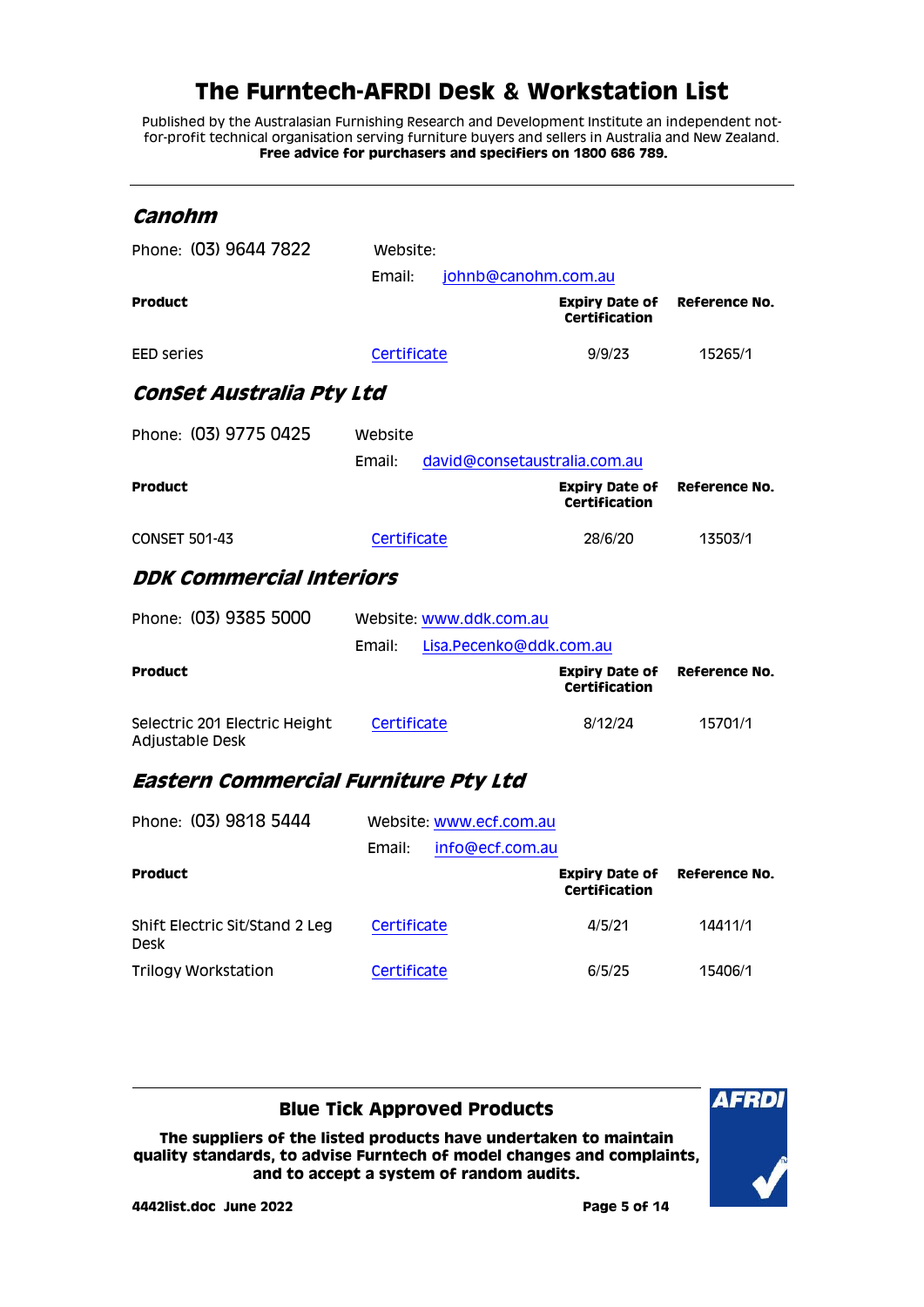Published by the Australasian Furnishing Research and Development Institute an independent notfor-profit technical organisation serving furniture buyers and sellers in Australia and New Zealand. **Free advice for purchasers and specifiers on 1800 686 789.**

#### <span id="page-5-0"></span>**Eccosit Pty Ltd**

<span id="page-5-1"></span>

| Phone: (02) 9772 0580                          | Website:    |                            |                                               |               |
|------------------------------------------------|-------------|----------------------------|-----------------------------------------------|---------------|
|                                                | Email:      | vince@eccosit.com.au       |                                               |               |
| Product                                        |             |                            | <b>Expiry Date of</b><br><b>Certification</b> | Reference No. |
| Alto Height Adjustable Desk                    | Certificate |                            | 17/6/22                                       | 14816/1       |
| Elevar                                         |             |                            |                                               |               |
| Phone: (07) 3252 9989                          |             | Website: www.elevar.com.au |                                               |               |
|                                                | Email:      | sales@elevar.com.au        |                                               |               |
| <b>Product</b>                                 |             |                            | <b>Expiry Date of</b><br><b>Certification</b> | Reference No. |
| <b>EON Freestanding Electric Desk</b><br>Range | Certificate |                            | 7/10/23                                       | 14718/1       |

### <span id="page-5-2"></span>**FEKO Commercial Solutions Pty Ltd**

| Phone: (03) 8348 5599   | Website:    |                  |                                        |               |
|-------------------------|-------------|------------------|----------------------------------------|---------------|
|                         | Email:      | info@feko.com.au |                                        |               |
| <b>Product</b>          |             |                  | <b>Expiry Date of</b><br>Certification | Reference No. |
| eK025 Workstation       | Certificate |                  | 23/7/22                                | 14889/1       |
| versaTILE70 Workstation | Certificate |                  | 9/8/22                                 | 14889/2       |
| versaTILE50 Workstation | Certificate |                  | 9/8/22                                 | 14889/3       |
| Transit Electric Desk   | Certificate |                  | 11/4/25                                | 16079/1       |
|                         |             |                  |                                        |               |

#### <span id="page-5-3"></span>**Framework Australia**

| Phone: (03) 9421 2500              | Website: www.frameworkaustralia.com |               |                                     |
|------------------------------------|-------------------------------------|---------------|-------------------------------------|
|                                    | Email:                              |               |                                     |
| <b>Product</b>                     |                                     | Certification | <b>Expiry Date of Reference No.</b> |
| Framework Sit-Stand<br>Workstation | Certificate                         | 27/10/24      | 15916/1                             |

**Blue Tick Approved Products**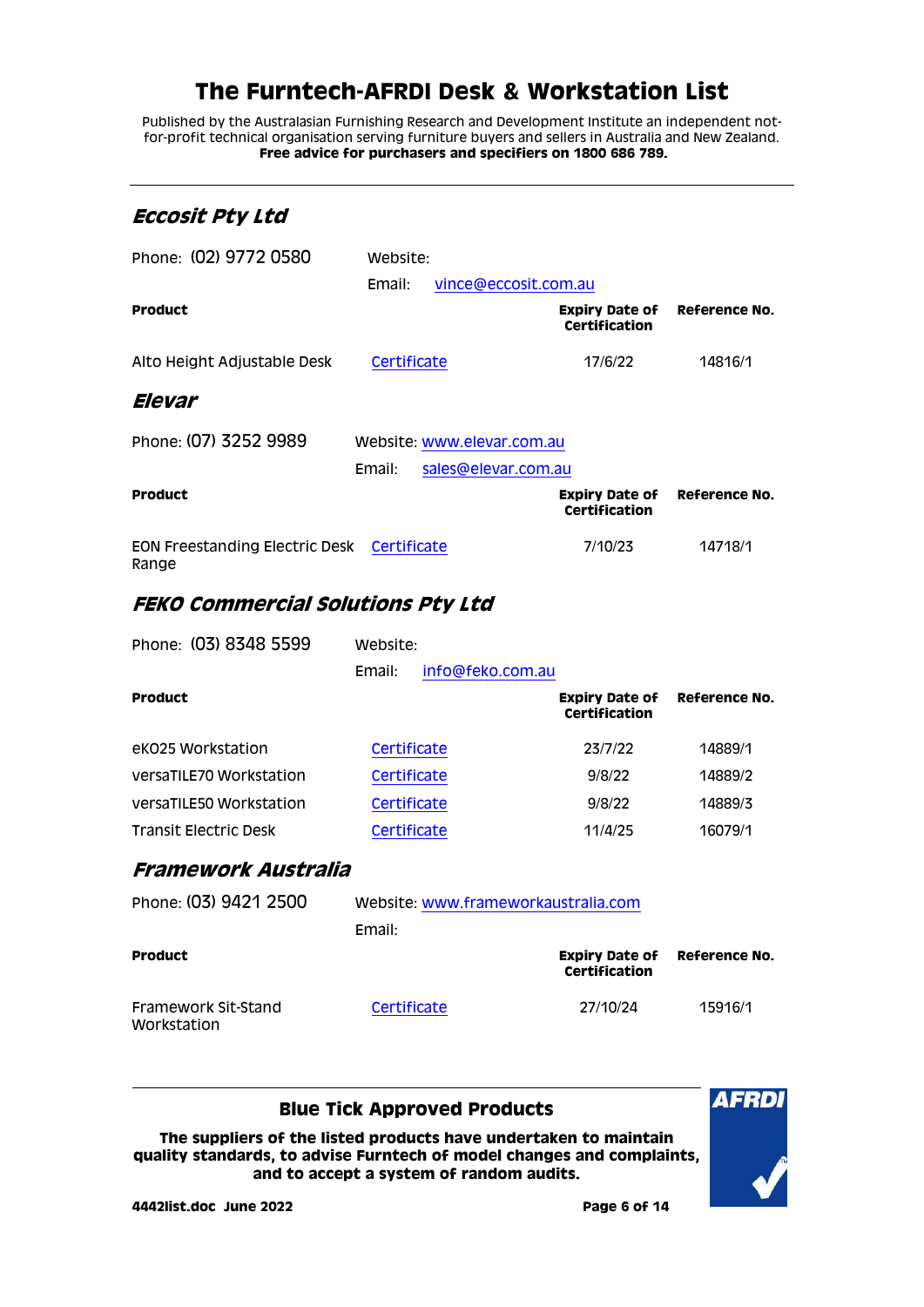Published by the Australasian Furnishing Research and Development Institute an independent notfor-profit technical organisation serving furniture buyers and sellers in Australia and New Zealand. **Free advice for purchasers and specifiers on 1800 686 789.**

#### <span id="page-6-0"></span>**Furnx Pty Ltd**

| Phone: (07) 3263 1848       | Website: www.rapidline.com.au<br>Email:<br>sales@furnx.com.au |                                        |                      |
|-----------------------------|---------------------------------------------------------------|----------------------------------------|----------------------|
| <b>Product</b>              |                                                               | <b>Expiry Date of</b><br>Certification | <b>Reference No.</b> |
| Deluxe Rapid Infinity Range | Certificate                                                   | 14/7/24                                | 15747/1              |
| Rapid Eternity Range        | Certificate                                                   | 14/7/24                                | 15747/7              |

### <span id="page-6-1"></span>**Haworth Australia Pty Ltd**

| Phone: (02) 8536 6906    | Website: www.haworth.com<br>Email: |                                        |               |  |
|--------------------------|------------------------------------|----------------------------------------|---------------|--|
| <b>Product</b>           |                                    | <b>Expiry Date of</b><br>Certification | Reference No. |  |
| Intuity                  | Certificate                        | 27/2/22                                | 14688/1       |  |
| <b>HAT elements</b>      | Certificate                        | 26/11/22                               | 14949/1       |  |
| <b>TIBAS Workstation</b> | Certificate                        | 16/12/22                               | 15084/1       |  |
| Sakuru                   | Certificate                        | 23/11/23                               | 15314/1       |  |
|                          |                                    |                                        |               |  |

#### <span id="page-6-2"></span>**How Group Pty Ltd**

<span id="page-6-3"></span>

| Phone:                                             | Website: www.howgroup.com.au<br>Email:                      |                                                             |         |
|----------------------------------------------------|-------------------------------------------------------------|-------------------------------------------------------------|---------|
| Product                                            |                                                             | <b>Expiry Date of Reference No.</b><br>Certification        |         |
| Adapt Essential Single Sit to<br><b>Stand Desk</b> | Certificate                                                 | 17/1/25                                                     | 15734/1 |
| Jason.L                                            |                                                             |                                                             |         |
| Phone: (02) 9700 9511                              | Website: www.jasonl.com.au<br>Email:<br>sales@jasonl.com.au |                                                             |         |
| <b>Product</b>                                     |                                                             | <b>Expiry Date of Reference No.</b><br><b>Certification</b> |         |

### Quadro [Certificate](http://www.furntech.org.au/fs/index.php?dir=15000/15700/&file=15771-1_210923_ct.pdf) 23/9/24 15771/1

#### **Blue Tick Approved Products The suppliers of the listed products have undertaken to maintain quality standards, to advise Furntech of model changes and complaints,**

**and to accept a system of random audits.**

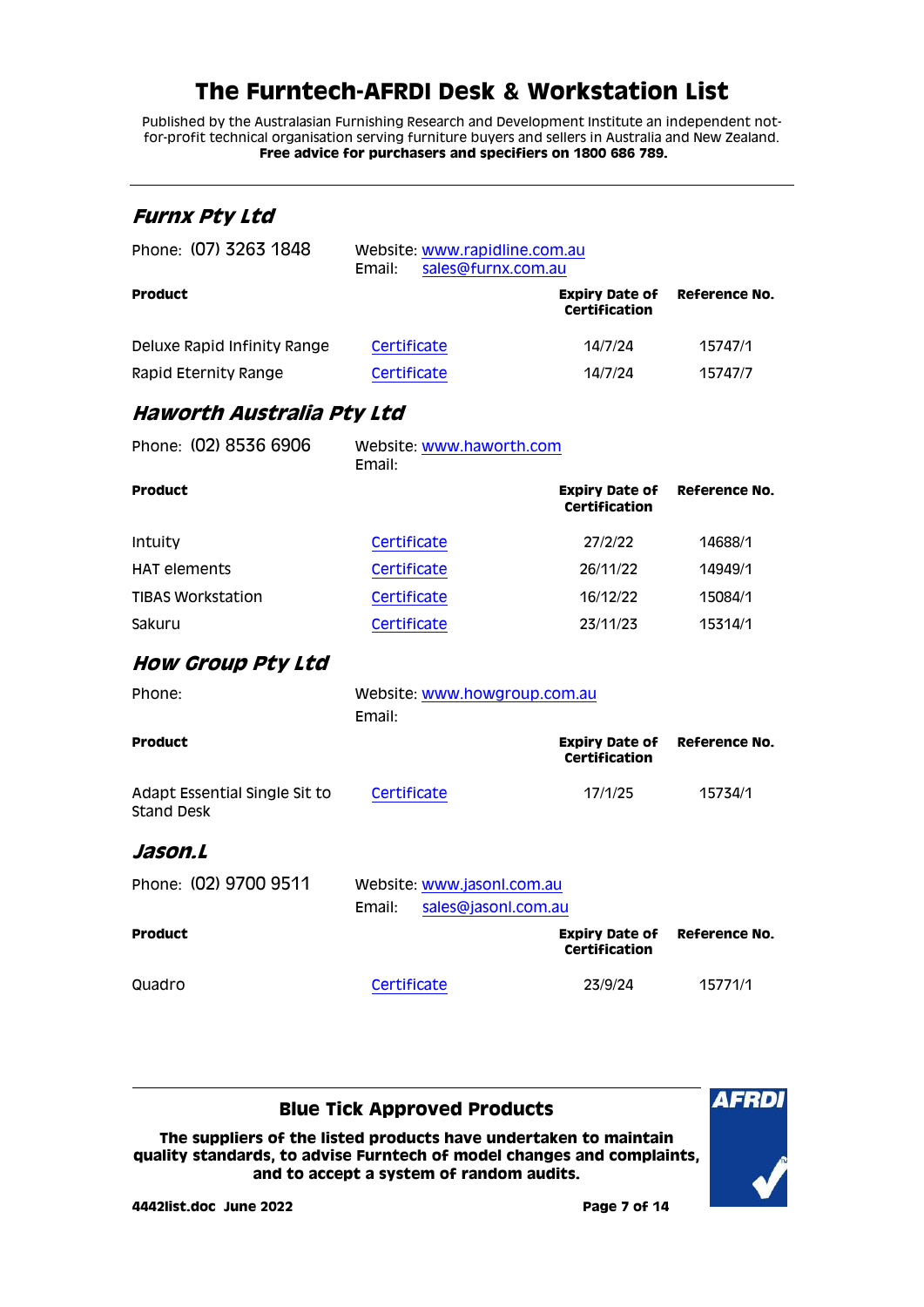Published by the Australasian Furnishing Research and Development Institute an independent notfor-profit technical organisation serving furniture buyers and sellers in Australia and New Zealand. **Free advice for purchasers and specifiers on 1800 686 789.**

<span id="page-7-2"></span><span id="page-7-1"></span><span id="page-7-0"></span>

| <b>Krost Business Furniture</b>               |                                                                  |                                               |               |  |
|-----------------------------------------------|------------------------------------------------------------------|-----------------------------------------------|---------------|--|
| Phone: 1800 157 678                           | Website: www.krost.com.au                                        |                                               |               |  |
|                                               | Email:                                                           | sales@krost.com.au                            |               |  |
| <b>Product</b>                                |                                                                  | <b>Expiry Date of</b><br><b>Certification</b> | Reference No. |  |
| Keywork                                       | Certificate                                                      | 25/5/23                                       | 15174/1       |  |
| <b>Benchwork</b>                              | Certificate                                                      | 25/5/23                                       | 15185/1       |  |
| Swish                                         | Certificate                                                      | 10/11/23                                      | 14428/1       |  |
| Vast                                          | Certificate                                                      | 10/11/23                                      | 15345/1       |  |
| LINAK Australia Pty Ltd                       |                                                                  |                                               |               |  |
| Phone: (03) 8796 9777                         | Website: www.linak.com.au<br>Email:<br>mfarrell@linak.com.au     |                                               |               |  |
| <b>Product</b>                                |                                                                  | <b>Expiry Date of</b><br><b>Certification</b> | Reference No. |  |
| LINAK DF2                                     | Certificate                                                      | 12/5/23                                       | 15268/1       |  |
| <b>M &amp; R Commercial Furniture Pty Ltd</b> |                                                                  |                                               |               |  |
| Phone: (02) 9540 4332                         | Website: www.vertilift.com.au<br>Email:<br>info@vertilift.com.au |                                               |               |  |
| <b>Product</b>                                |                                                                  | <b>Expiry Date of</b><br><b>Certification</b> | Reference No. |  |
| Vertilift                                     | Certificate                                                      | 15/3/24                                       | 14255/1       |  |
| <b>Mark Perry Commercial Furniture</b>        |                                                                  |                                               |               |  |
| Phone: (03) 9308 7900                         | Website:<br>Email:<br>sales@markperry.com.au                     |                                               |               |  |
| <b>Product</b>                                |                                                                  | <b>Expiry Date of</b><br><b>Certification</b> | Reference No. |  |
| Ascend                                        |                                                                  | 12/7/23                                       | 15483/1       |  |
|                                               | Contact Mark Perry Furniture regarding certificate details.      |                                               |               |  |

<span id="page-7-3"></span>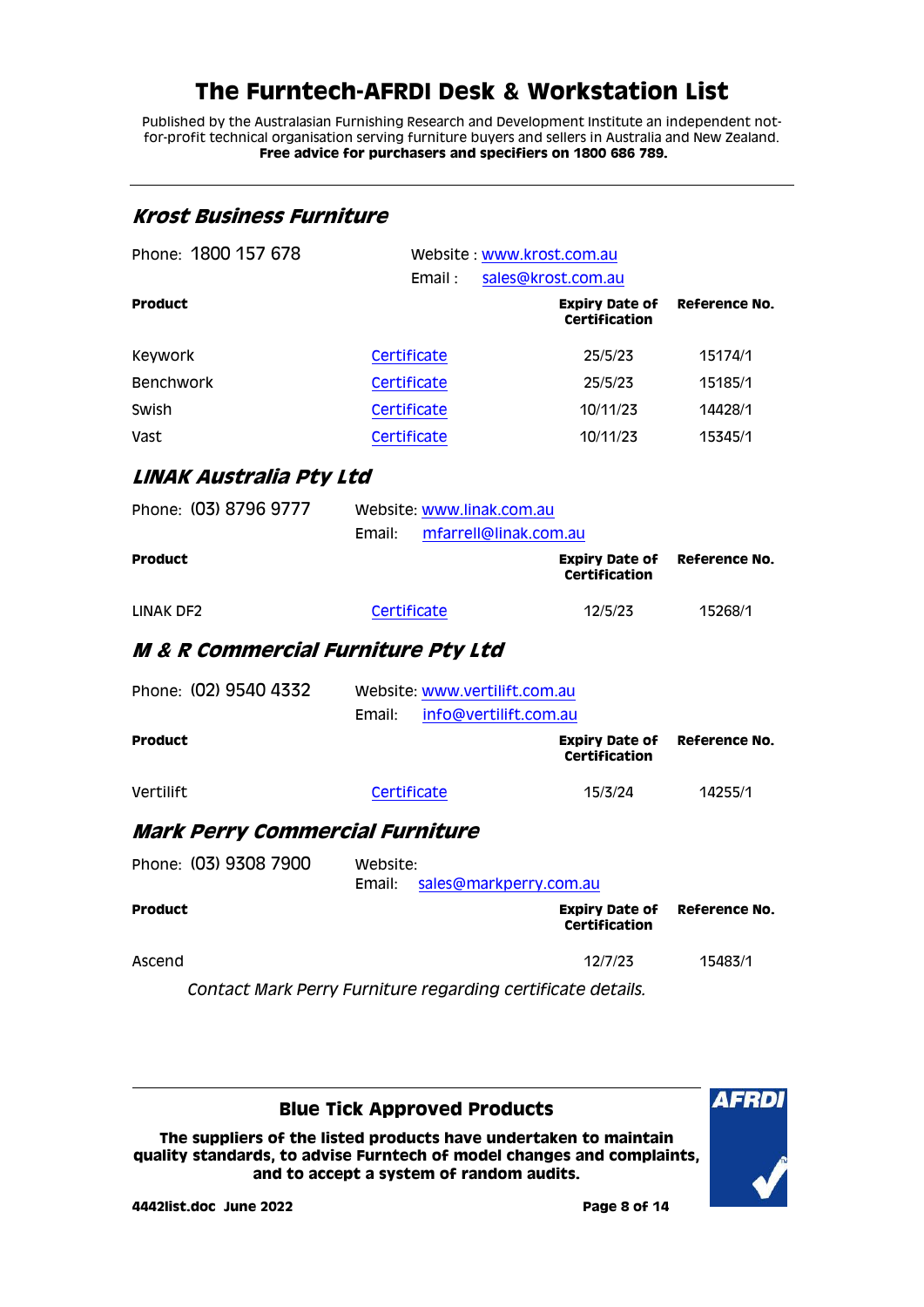Published by the Australasian Furnishing Research and Development Institute an independent notfor-profit technical organisation serving furniture buyers and sellers in Australia and New Zealand. **Free advice for purchasers and specifiers on 1800 686 789.**

#### <span id="page-8-0"></span>**Maxton Fox Furniture Systems Pty Ltd**

| Phone: (02) 9621 6611                                    | Website: www.maxtonfox.com.au<br>sales@maxtonfox.com.au<br>Email: |             |                                        |               |
|----------------------------------------------------------|-------------------------------------------------------------------|-------------|----------------------------------------|---------------|
| <b>Product</b>                                           |                                                                   |             | <b>Expiry Date of</b><br>Certification | Reference No. |
| Leader Electronic Height<br>Adjustable Sit to Stand Desk |                                                                   | Certificate | 15/2/21                                | 13807/1       |

#### <span id="page-8-1"></span>**MillerKnoll (formerly Herman Miller Asia Pte Ltd)**

| Phone $+86$ 769 8887 3266 101                                         | Website:<br>Email: | david du@hermanmiller.com                     |               |
|-----------------------------------------------------------------------|--------------------|-----------------------------------------------|---------------|
| <b>Product</b>                                                        |                    | <b>Expiry Date of</b><br><b>Certification</b> | Reference No. |
| Atlas Office Landscape – Dual<br>Stage<br>Free Standing, Back to Back | Certificate        | 1/9/22                                        | 15147/2       |
| Atlas Office Landscape – Dual<br>Stage<br>120 Pod                     | Certificate        | 1/9/22                                        | 15147/4       |
| <b>Optimis Desking System</b>                                         | Certificate        | 15/9/22                                       | 15016/1       |
| Imagine Panel                                                         | Certificate        | 18/3/23                                       | 15046/1       |
| Imagine Desking                                                       | Certificate        | 30/4/23                                       | 15044/1       |
| Ratio Dual Stage Height-<br>Adjustable Desks                          | Certificate        | 26/7/23                                       | 15490/5       |
| Ratio Fixed Height Benching                                           | Certificate        | 14/5/24                                       | 15490/4       |
| Ratio                                                                 | Certificate        | 22/11/24                                      | 15864/1       |

#### <span id="page-8-2"></span>**Office Partners International**

| Phone: (02) 6242 0589 | Website: www.officepartners.com.au<br>Email: |                                                      |         |  |
|-----------------------|----------------------------------------------|------------------------------------------------------|---------|--|
| <b>Product</b>        |                                              | <b>Expiry Date of Reference No.</b><br>Certification |         |  |
| <b>ERKO Ultimate</b>  | Certificate                                  | 17/12/23                                             | 15616/1 |  |

**Blue Tick Approved Products**

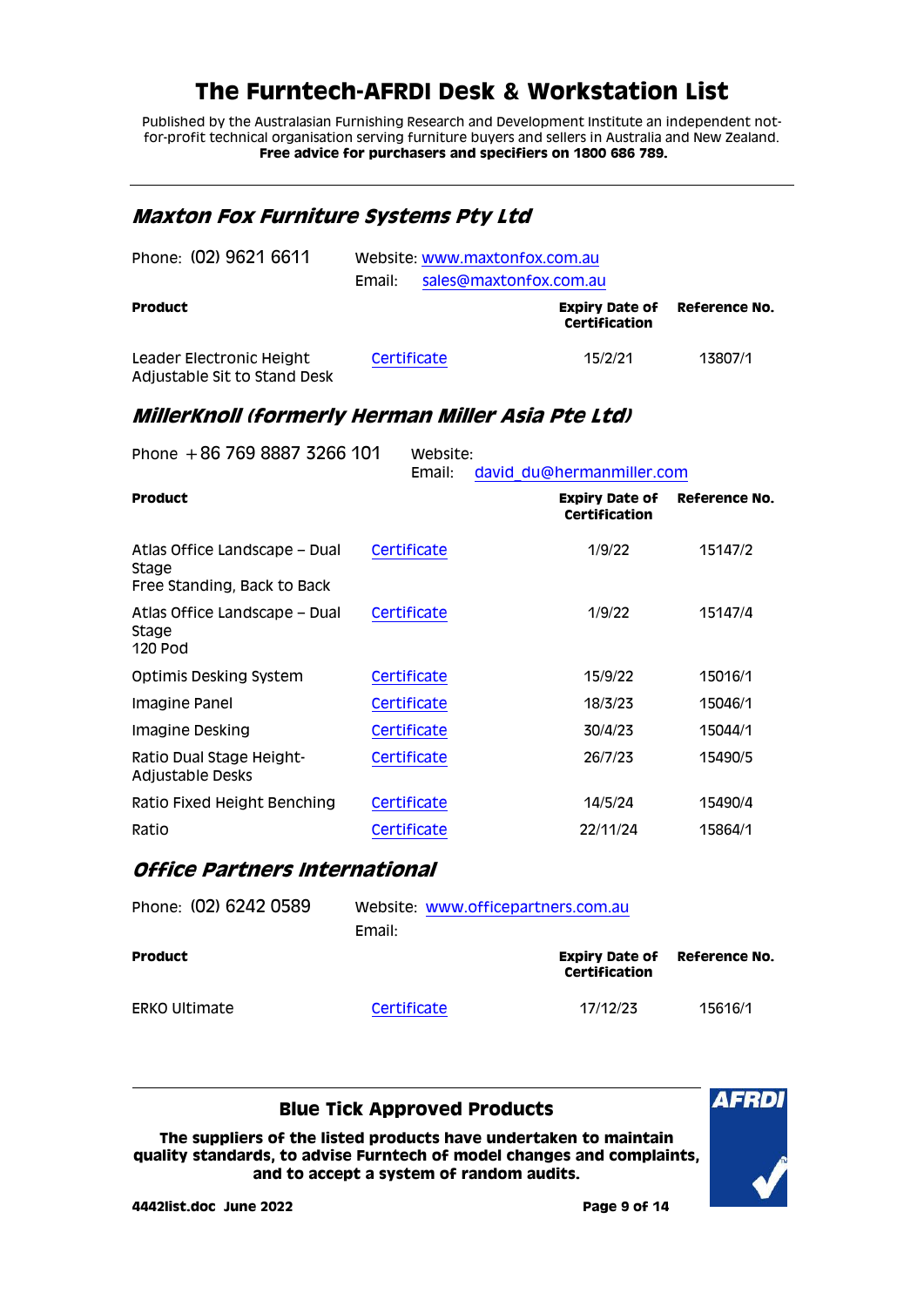Published by the Australasian Furnishing Research and Development Institute an independent notfor-profit technical organisation serving furniture buyers and sellers in Australia and New Zealand. **Free advice for purchasers and specifiers on 1800 686 789.**

### <span id="page-9-0"></span>**Office Portfolio**

| Phone: 0418 827 398                                                                   | Website:    |                                 |                                        |               |  |
|---------------------------------------------------------------------------------------|-------------|---------------------------------|----------------------------------------|---------------|--|
|                                                                                       | Email:      |                                 | justinb@officeportfolio.com.au         |               |  |
| <b>Product</b>                                                                        |             |                                 | <b>Expiry Date of</b><br>Certification | Reference No. |  |
| Infinity Electric Height<br>Adjustable Desk – 2 Stage Leg                             |             | Certificate                     | 16/4/23                                | 15090/2       |  |
| Infinity Electric Height<br>Adjustable Desk – 3 Stage Leg<br>(2 and 3 Motor versions) | Certificate |                                 | 22/4/25                                | 16050/1       |  |
| Officeworks Ltd                                                                       |             |                                 |                                        |               |  |
| Phone: (03) 8575 1773                                                                 |             | Website: www.officeworks.com.au |                                        |               |  |

<span id="page-9-1"></span>

|                                    | Email:      |                                        |               |  |
|------------------------------------|-------------|----------------------------------------|---------------|--|
| <b>Product</b>                     |             | <b>Expiry Date of</b><br>Certification | Reference No. |  |
| Stilford S2 Series                 | Certificate | 23/11/24                               | 15597/1       |  |
| Typhoon Elite/Prime Gaming<br>desk | Certificate | 23/11/24                               | 15870/1       |  |

### <span id="page-9-2"></span>**Phoenix Mecano Australia**

| Phone: (03) 9338 5699 |             | Website: www.phoenix-mecano.com.au     |               |  |
|-----------------------|-------------|----------------------------------------|---------------|--|
|                       | Email:      | office@phoenix-mecano.com.au           |               |  |
| <b>Product</b>        |             | <b>Expiry Date of</b><br>Certification | Reference No. |  |
| DewertOkin Smart Desk | Certificate | 25/5/24                                | 15631/3       |  |

#### <span id="page-9-3"></span>**Sheldon Commercial Interiors Pty Ltd t/a Codesign**

| Phone: (02) 8908 7693 | Website: www.codesigngroup.com.au<br>Email: |                                                      |         |  |
|-----------------------|---------------------------------------------|------------------------------------------------------|---------|--|
| <b>Product</b>        |                                             | <b>Expiry Date of Reference No.</b><br>Certification |         |  |
| Mantis                | Certificate                                 | 27/11/23                                             | 15523/1 |  |
| <b>My Desk</b>        | Certificate                                 | 8/12/23                                              | 15502/1 |  |

#### **Blue Tick Approved Products**

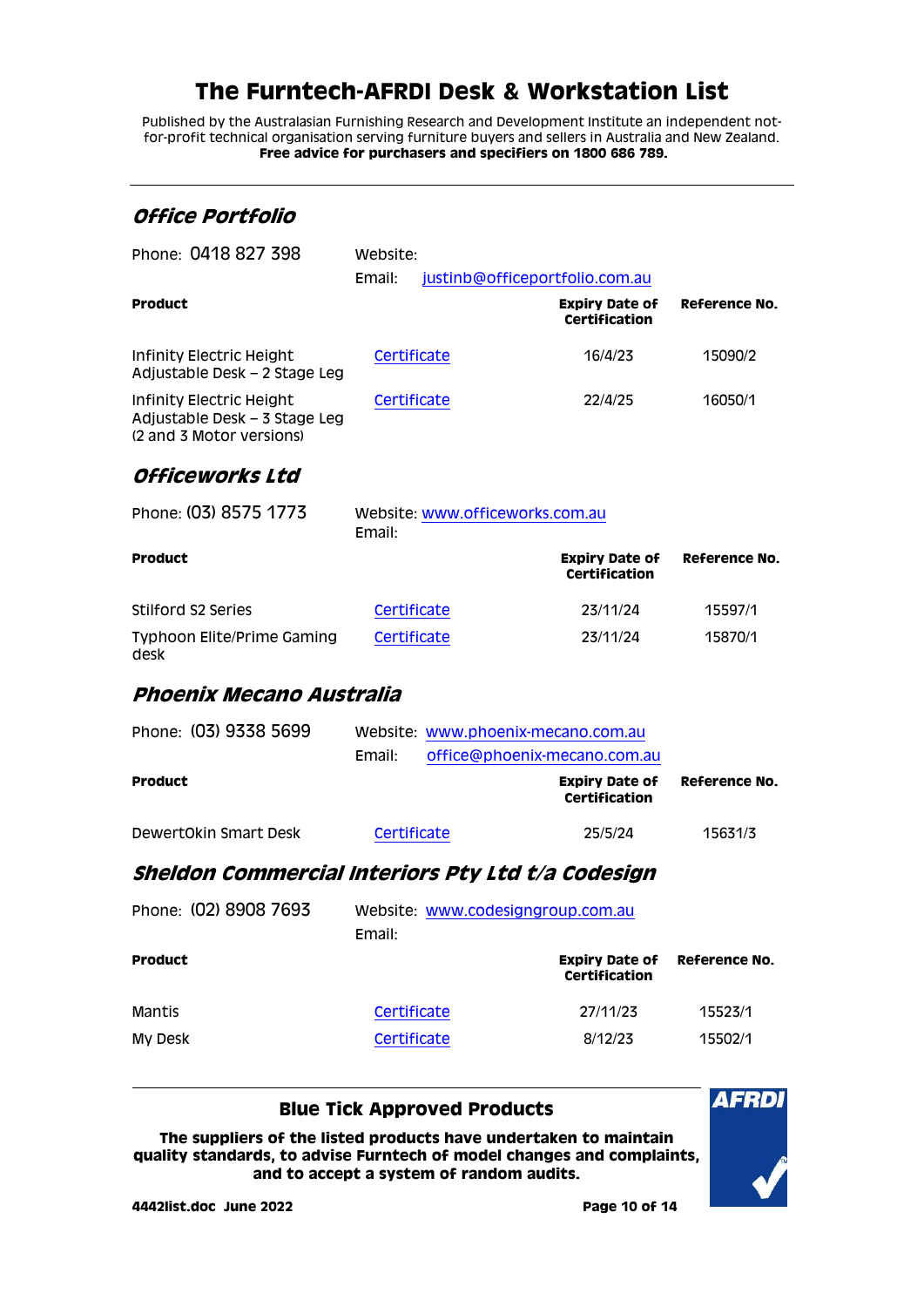Published by the Australasian Furnishing Research and Development Institute an independent notfor-profit technical organisation serving furniture buyers and sellers in Australia and New Zealand. **Free advice for purchasers and specifiers on 1800 686 789.**

<span id="page-10-2"></span><span id="page-10-1"></span><span id="page-10-0"></span>

| SSV                                |                                        |                                               |               |
|------------------------------------|----------------------------------------|-----------------------------------------------|---------------|
| Phone: (03) 9720 0044              | Website: www.screensolutions.com.au    |                                               |               |
|                                    | Email:<br>kim@screensolutions.com.au   |                                               |               |
| <b>Product</b>                     |                                        | <b>Expiry Date of</b><br><b>Certification</b> | Reference No. |
| <b>ACTIV</b>                       | Certificate                            | 15/3/24                                       | 15266/1       |
| Style Ergonomics Australia Pty Ltd |                                        |                                               |               |
| Phone: (02) 9757 2515              | Website:                               |                                               |               |
|                                    | Email:<br>frank@styleergonomics.com.au |                                               |               |
| <b>Product</b>                     |                                        | <b>Expiry Date of</b><br><b>Certification</b> | Reference No. |
| Ergolift EL-Desk                   | Certificate                            | 6/5/24                                        | 15929/2       |
| Summit Wholesale Furniture Pty Ltd |                                        |                                               |               |
| Phone: 0414 565 144                | Website:                               |                                               |               |
|                                    | info@summitwf.com.au<br>Email:         |                                               |               |
| <b>Product</b>                     |                                        | <b>Expiry Date of</b><br>Certification        | Reference No. |
| Glide Height Adjustable Desk       | Certificate                            | 26/11/22                                      | 14923/2       |
| Teknion Furniture Systems Sdn Bhd  |                                        |                                               |               |
| Phone:                             | Website: www.teknion.com               |                                               |               |
|                                    | Email:                                 |                                               |               |
| <b>Product</b>                     |                                        | <b>Expiry Date of</b><br>Certification        | Reference No. |
| hiSpace Worldwide                  | Certificate                            | 26/5/25                                       | 15341/1       |

<span id="page-10-3"></span>

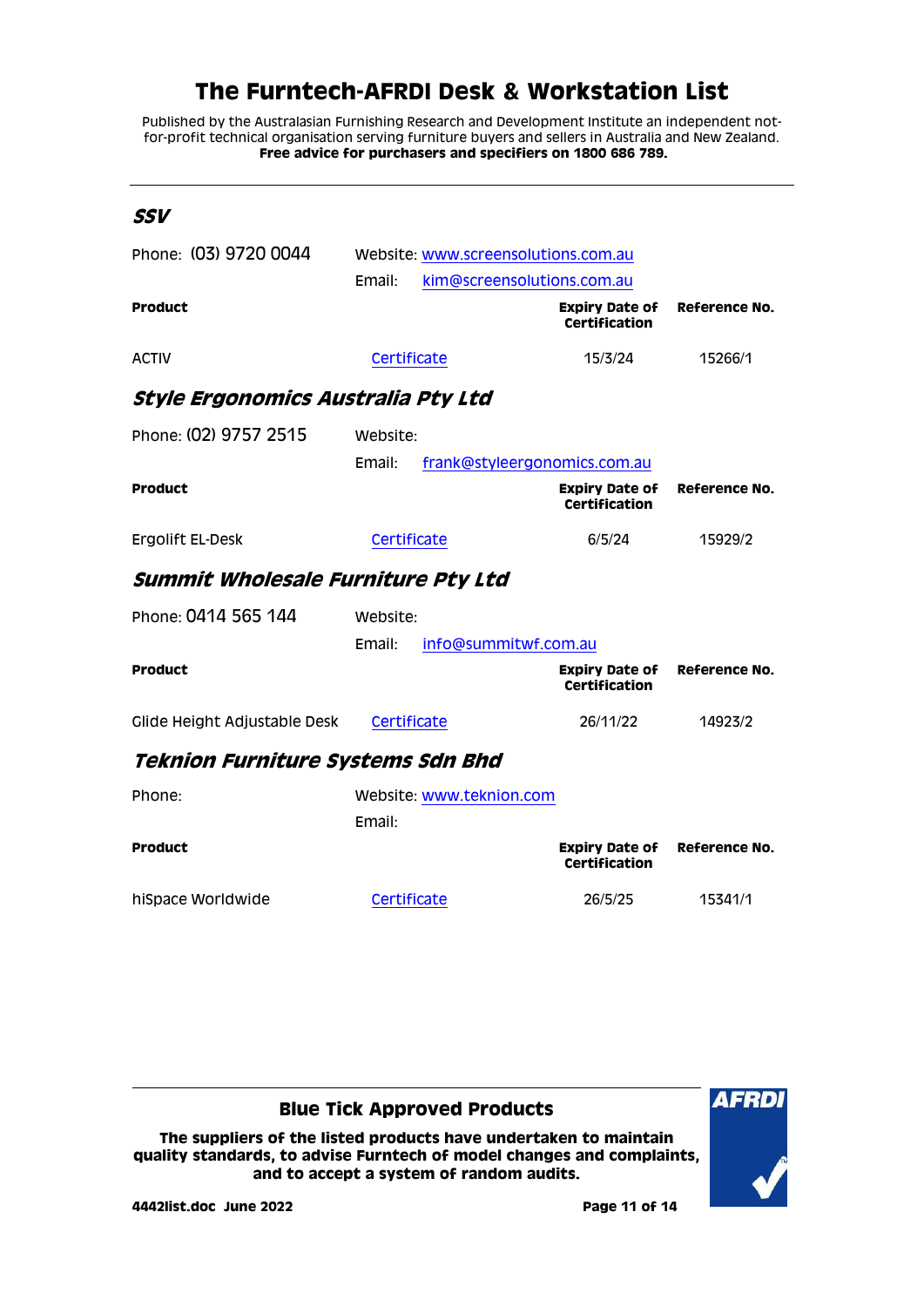Published by the Australasian Furnishing Research and Development Institute an independent notfor-profit technical organisation serving furniture buyers and sellers in Australia and New Zealand. **Free advice for purchasers and specifiers on 1800 686 789.**

### <span id="page-11-0"></span>**Thinking Ergonomix Pty Ltd**

| Phone: (02) 9793 2711                                               | Website: www.thinkingergonomix.com |                             |                                        |               |
|---------------------------------------------------------------------|------------------------------------|-----------------------------|----------------------------------------|---------------|
|                                                                     | Email:                             | sales@thinkingergonomix.com |                                        |               |
| <b>Product</b>                                                      |                                    |                             | <b>Expiry Date of</b><br>Certification | Reference No. |
| Stix – Fixed Height Double<br>Sided Workstation                     | Certificate                        |                             | 10/4/22                                | 14762/1       |
| Stix – Electric Height<br>Adjustable Double Sided<br>Workstation    | Certificate                        |                             | 14/8/22                                | 14762/2       |
| Ovation – Electric Height<br>Adjustable Double Sided<br>Workstation | Certificate                        |                             | 11/3/24                                | 15514/1       |

#### <span id="page-11-1"></span>**Total Office Concepts**

| Phone: (03) 9729 7292                         |             | Website: www.totalofficeconcepts.com.au |                      |  |  |
|-----------------------------------------------|-------------|-----------------------------------------|----------------------|--|--|
|                                               | Email:      | sales@totalofficeconcepts.com.au        |                      |  |  |
| <b>Product</b>                                |             | <b>Expiry Date of</b><br>Certification  | <b>Reference No.</b> |  |  |
| <b>Phase Electric</b><br>Sit/Stand 2 Leg Desk | Certificate | 4/5/21                                  | 13943/1              |  |  |
| Style 50                                      | Certificate | 13/7/22                                 | 14883/2              |  |  |
| Drive Electric                                | Certificate | 9/3/25                                  | 16220/1              |  |  |

#### <span id="page-11-2"></span>**UCI Australia Pty Ltd**

| Phone: 1300 824 824                           | Website: www.uci.com.au |                 |                                        |               |
|-----------------------------------------------|-------------------------|-----------------|----------------------------------------|---------------|
|                                               | Email:                  | info@uci.com.au |                                        |               |
| <b>Product</b>                                |                         |                 | <b>Expiry Date of</b><br>Certification | Reference No. |
| Interchange Electric Sit/Stand<br>Workstation | Certificate             |                 | 7/2/22                                 | 14642/1       |
| Paradigm Electric Sit/Stand<br>Workstation    | Certificate             |                 | 19/10/22                               | 14263/1       |
| Luma Workstation                              | Certificate             |                 | 19/12/22                               | 15150/1       |
| Forum and Forum Lite<br>Workstation           | Certificate             |                 | 4/2/25                                 | 16188/1       |

#### **Blue Tick Approved Products**

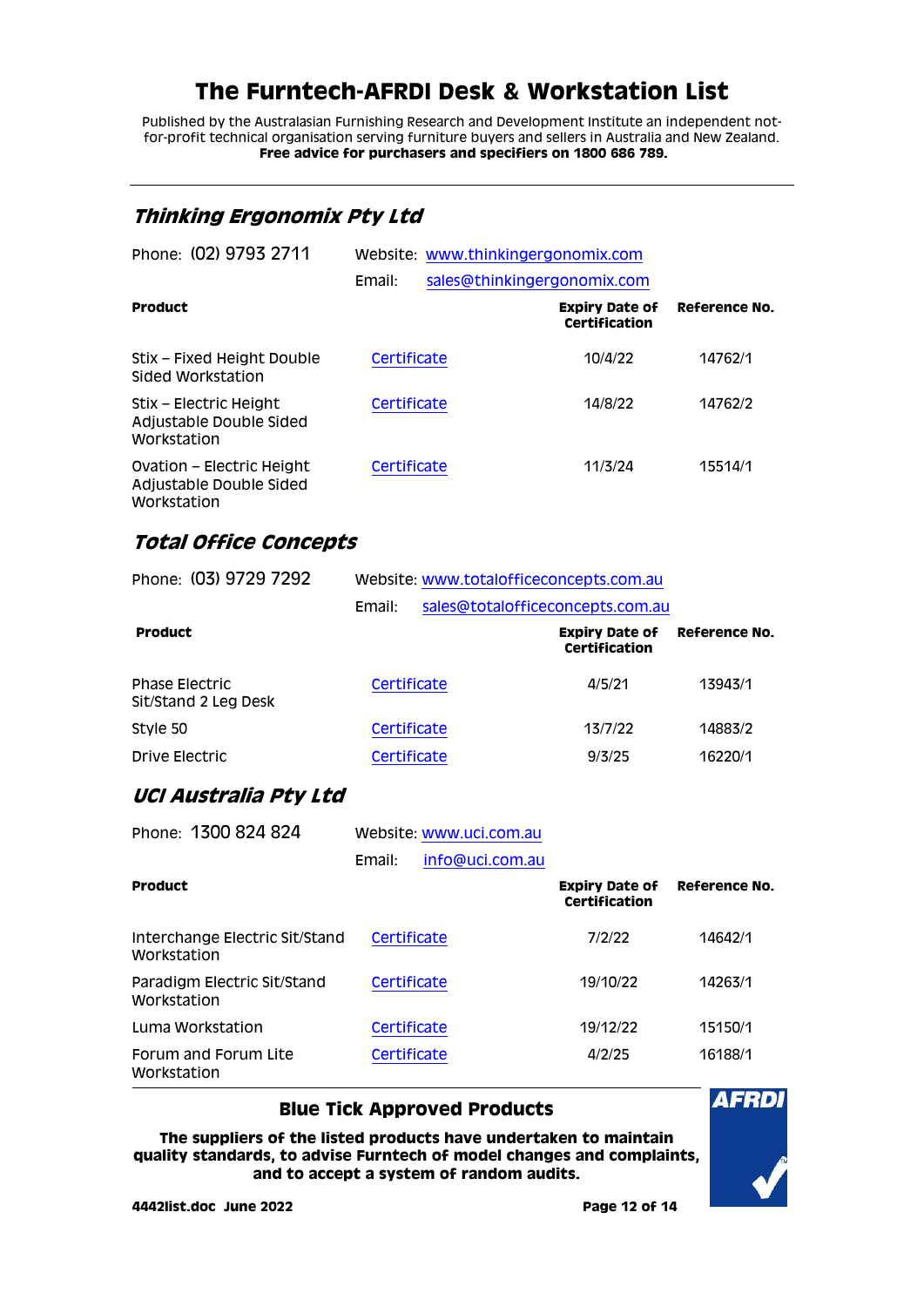Published by the Australasian Furnishing Research and Development Institute an independent notfor-profit technical organisation serving furniture buyers and sellers in Australia and New Zealand. **Free advice for purchasers and specifiers on 1800 686 789.**

#### <span id="page-12-0"></span>**Watts Office Furniture Manufacturing Pty Ltd**

| Phone: (02) 9771 3966 | Website: www.wcf.com.au |                       |                                        |               |  |  |
|-----------------------|-------------------------|-----------------------|----------------------------------------|---------------|--|--|
|                       | Email:                  | dane.walsh@wcf.com.au |                                        |               |  |  |
| <b>Product</b>        |                         |                       | <b>Expiry Date of</b><br>Certification | Reference No. |  |  |
| Novo Corner Desk      |                         | Certificate           | 9/2/24                                 | 15722/1       |  |  |
| Novo Max              |                         | Certificate           | 9/2/24                                 | 15722/3       |  |  |
| Novo a-Frame Desk     |                         | Certificate           | 10/3/24                                | 15722/2       |  |  |

### <span id="page-12-1"></span>**Workspace Commercial Furniture Pty Ltd**

| Website: www.workspace.com.au |  |                                                          |                                |  |
|-------------------------------|--|----------------------------------------------------------|--------------------------------|--|
| Email:                        |  |                                                          |                                |  |
|                               |  | <b>Expiry Date of</b><br><b>Certification</b>            | Reference No.                  |  |
|                               |  | 28/3/21                                                  | 13504/1                        |  |
| Certificate                   |  | 11/2/22                                                  | 14685/1                        |  |
| Certificate                   |  | 22/12/22                                                 | 15117/1                        |  |
|                               |  | 2/4/23                                                   | 15313/1                        |  |
| Certificate                   |  | 28/7/23                                                  | 15421/2                        |  |
|                               |  | 23/2/24                                                  | 15807/1                        |  |
|                               |  | 23/2/24                                                  | 15808/1                        |  |
|                               |  | Certificate<br>Certificate<br>Certificate<br>Certificate | dmitroussidis@workspace.com.au |  |

**Blue Tick Approved Products**